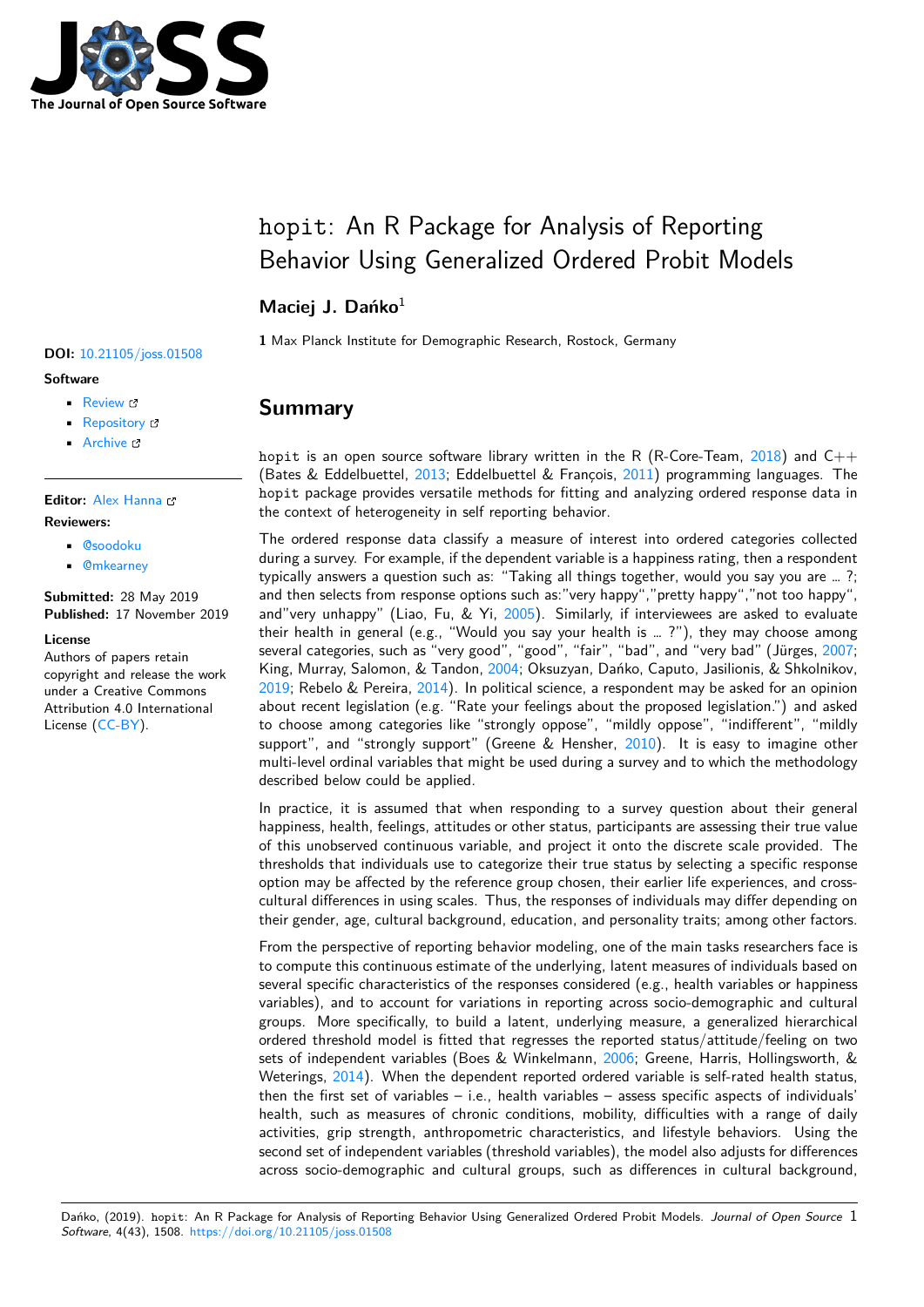

gender, age, and education (Jürges, 2007; King et al., 2004; Oksuzyan et al., 2019; but see Rebelo & Pereira, 2014).

The hopit package delivers functions and methods to fit (hopit), summarize (e.g., summary), check (e.g., profile), and compare (e.g., AIC and anova) fitted models. The latent and threshold formulas are defined separ[ately.](#page-4-4) The interact[ions c](#page-4-5)an be specified b[oth wi](#page-4-6)thin and between these for[mulas](#page-4-7). Depending on how an interactions between latent and threshold variables is interpreted, it can be added to either the latent or the threshold formula. The package has also an option to include a survey design using the survey package (Lumley, 2004, 2019).

Once the model is fitted, the model estimates are used to determine reporting behavior; i.e., how the continuous latent measure is projected onto the categorical response. In practice, this is done by comparing actual categorical ordered responses with theoretical responses that are [adjus](#page-4-11)t[ed for](#page-4-12) heterogeneity in reporting behaviors, and are, therefore, more comparable across individuals.



**Figure 1:** Health index vs. self-reported health for a model fitted to an exemplary data.

One of the first steps of the analysis is the standardization of the latent measure to obtain the latent index. In the self-rated health example the latent health index is a proxy for the true underlying health of an individual, and varies from 0, representing the (model-based) worst health state in the sample, to 1, representing the (model-based) best health state in the sample (Fig. 1).

The predicted latent measure obtained from the model is also used to standardize the latent variable coefficients. In the self-rated health example the standardized coefficients are called disability weights (Jürges, 2007; Oksuzyan et al., 2019) and are calculated for each health variable to provide information about the impact of a specific health measure on the latent index (Fig. 2). The disability weight for a health variable is equal to the ratio of the corresponding health coefficient and the difference between the lowest and the highest values of predicted latent health. In [othe](#page-4-4)r words, the disab[ility w](#page-4-6)eight reduces health index by some given amount or percentage; i.e. the health index of every individual is reduced by the same amount if the person had a heart attack or other heart problems)(Jürges, 2007; Oksuzyan et al., 2019). While the latent index is intended to reflect the underlying health, happiness

Dańko, (2019). hopit: An R Package for Analysis of Reporting Behavior Using Generalized Ordered Probit Models. *Journal [of Op](#page-4-4)en Source* 2*Software*, 4(43), 1508. https://doi.org/10.2[1105/](#page-4-6)joss.01508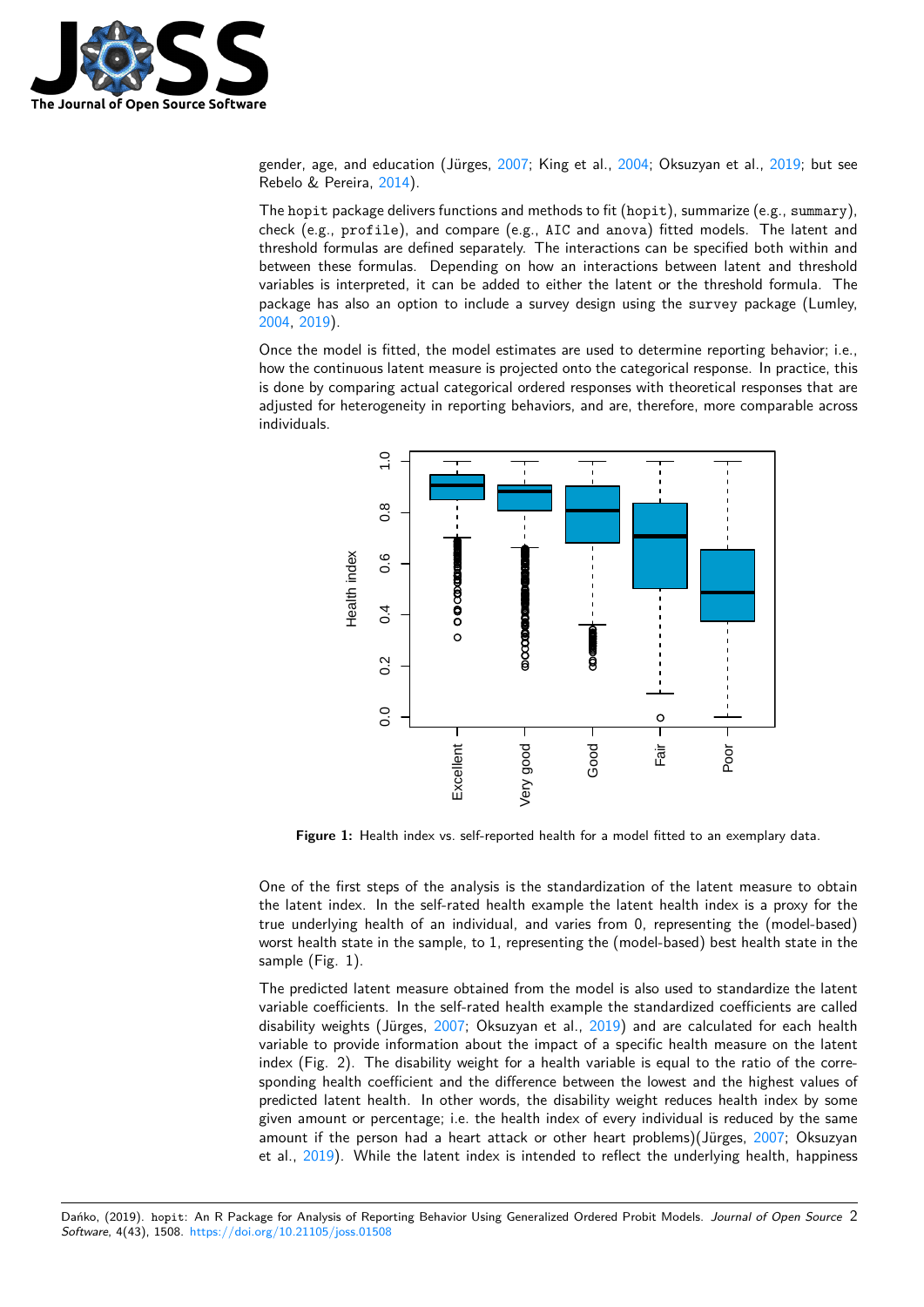



or other status across individuals, the standardized coefficients (disability weights for health case), are computed for an average individual in the study population.

**Figure 2:** Disability weights for the fitted model.

Reporting behavior analysis is based on the reclassification of individuals into new response categories. There are two methods of reclassification: (1) Jürges (2007) percentile method (see also Rebelo & Pereira, 2014; Oksuzyan et al., 2019) and (2) reclassification directly based on model-estimated thresholds. In the first method, the classification is based on the calculated latent index which is adjusted for inter-individual differences in reporting behavior. This method is based on the original distribution of the categorical r[espon](#page-4-4)se variable (see also Oksuzyan et al. (2019)).

Dańko, (2019). hopit: An R Package for Analysis of Reporting Behavior Using Generalized Ordered Probit Models. *Journal of Open Source* 3*Software*, 4(43), 1508. https://doi.org/10.21105/joss.01508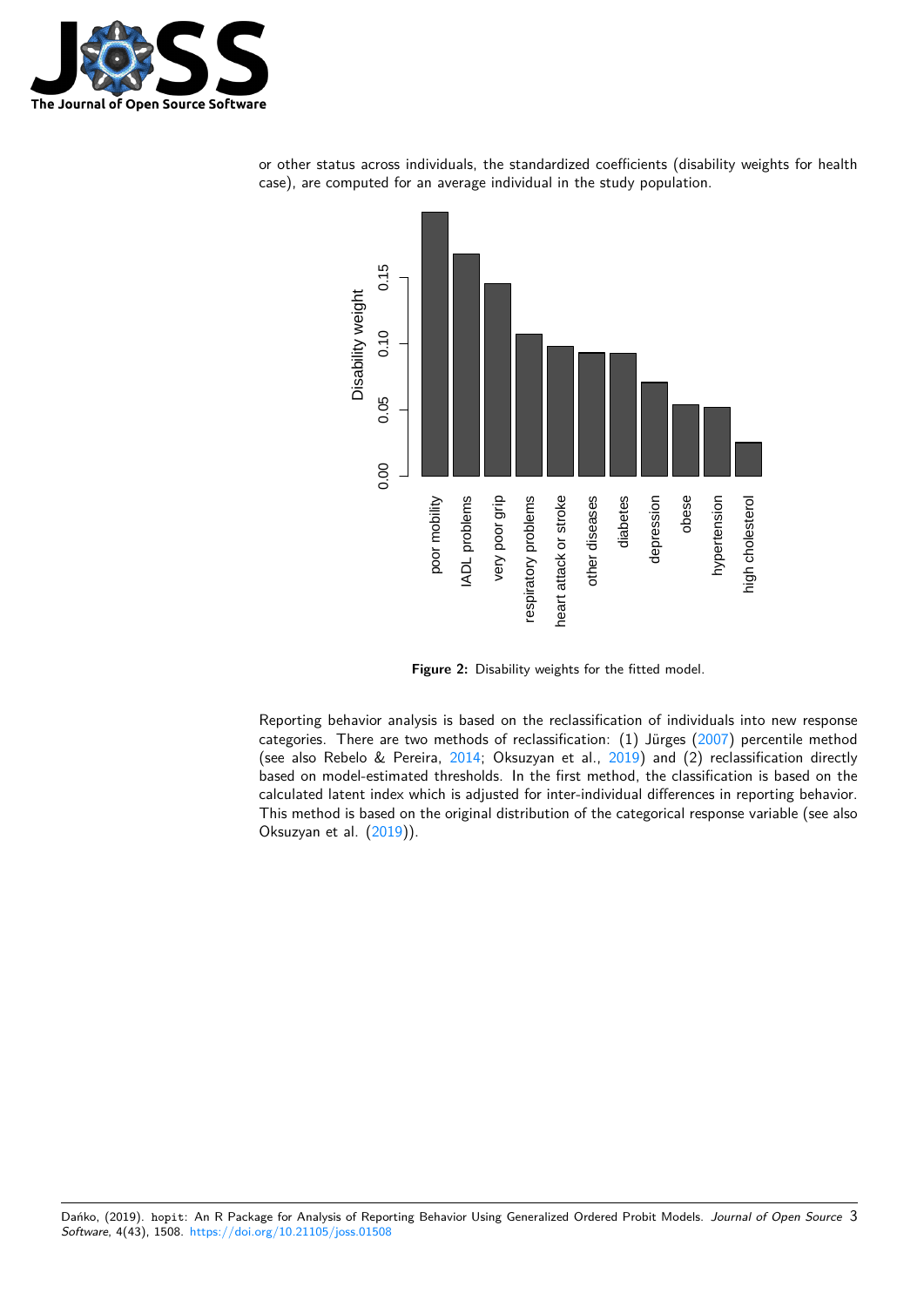



**Figure 3:** Differences between original and adjusted prevalences of bad health for the fitted model.

The package offers functions boot hopit and percentile CI for calculating the confidence intervals for any measure derived from the model using parametric bootstrap methods. In each of the bootstrap repetitions, a set of new model coefficients is drawn from the multivariate normal distribution, assuming the originally estimated model coefficients as a mean and using the model estimated variance-covariance matrix. The drawn coefficients are then used to calculate the measure of interest via a user defined function. In the example presented in Fig. 3, the confidence intervals of the difference between the original and the adjusted frequencies of bad health are calculated. The bad health is determined by the presence of "Poor" or "Fair" self-rated health categories.

The results (Fig.3) show that men tend to over-report bad health at ages (50,60] and (50,70], whereas women tend to over-report bad health at ages [70,80); and that both sexes at ages above 80 tend to under-report bad health. See also Oksuzyan et al. (2019) for similar analyses done on true SHARE data.

### **Acknowledgements**

I thank Anna Oksuzyan, Christian Dudel, Marius Pascariu, Laszlo Nemeth, and Oskar Burger for their comments and suggestions. I thank @alexhanna, the editor of the JOSS journal, and two JOSS peer reviewers @soodoku and @mkearney for their suggestions and corrections. I also thank the Max-Planck Institute for Demographic Research for all their support.

In all examples presented above I use healthsurvey, which is a completely artificial data set that is simulated using the distributions of some major health and socio-demographic characteristics. The distributions and the data structure is roughly based on the WAVE1 SHARE database (DOIs: 10.6103/SHARE.w1.600) see Börsch-Supan et al. (2013) for technical details about SHARE database. None of the records represent any part of the true data.